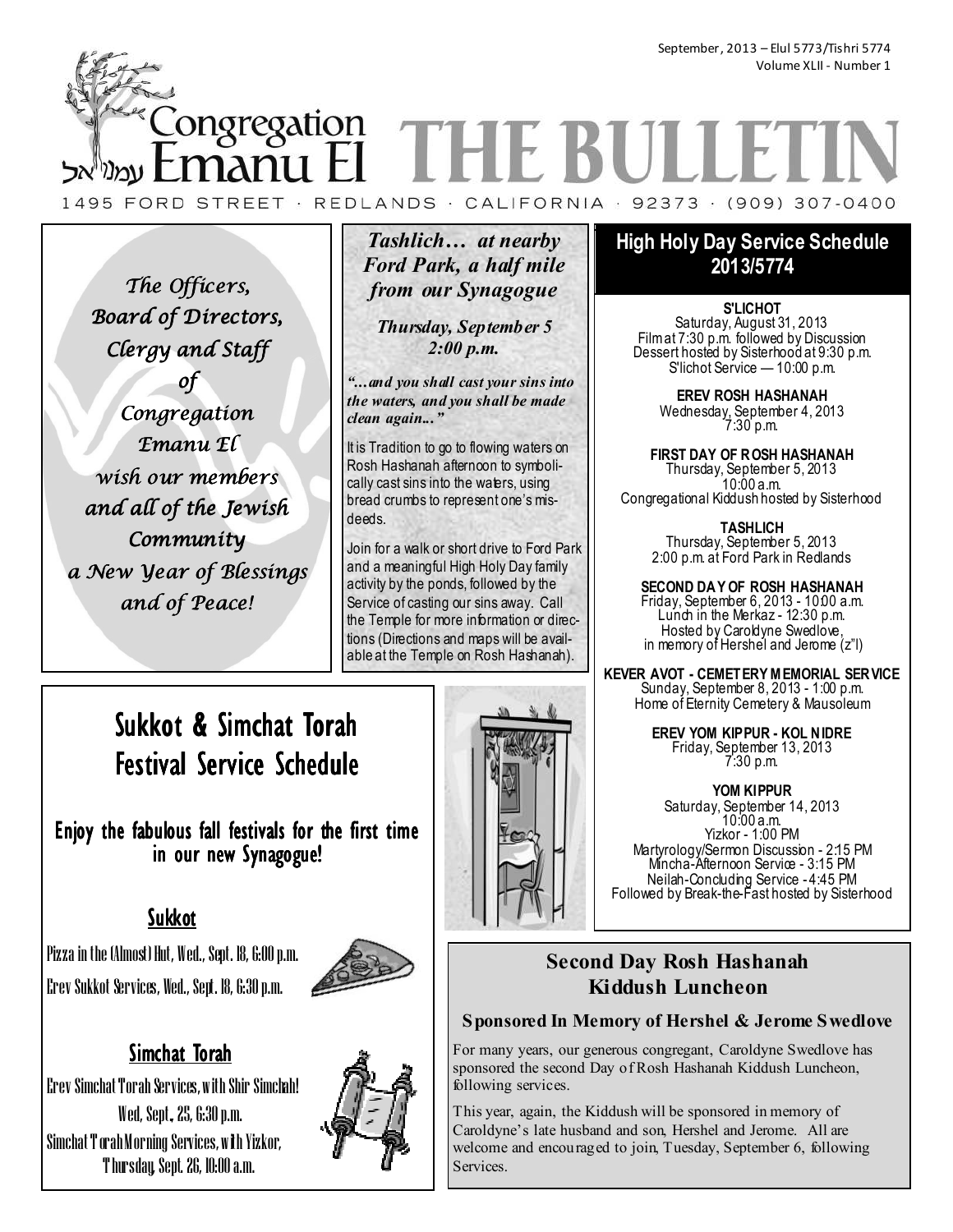### **EREV SHABBAT SERVICES**

### **September 6, 2013, 7:30 p.m.**

Erev Shabbat Shuva Services led by Cantor Bern-Vogel and Rabbi Torah Study Only—NO Shabbat Services—led by Rabbi Douglas Douglas Kohn. Volunteer Choir participates in Services. Dedication of new names on the Wall of Perpetual Memorial. Oneg Shabbat follows Services.

### September 13, 2013, 7:30 p.m. - NOTE SPECIAL TIME

Kol Nidre Erev Yom Kippur/Erev Shabbat Services led by Cantor Jennifer Bern-Vogel and Rabbi Douglas Kohn. See Page 1 for more Yom Kippur Service schedule information.

### **September 20, 2013, 6:45 p.m.**

Erev Shabbat/Chol HaMoed Sukkot Family Services led by Rabbi Douglas Kohn and children from the School for Jewish Living. Shabbat Potluck in the Sukkah on the Merkaz Patio precedes Services at 6:00 p.m.

### **September 27, 2013, 6:30 p.m.**

Erev Shabbat Services led by Cantor Jennifer Bern-Vogel and Rabbi Douglas Kohn. Bar Mitzvah weekend of Elijah Swedlove, son of Jeannette and David Swedlove. Snack & Shmooze preceding Services sponsored by Lehmann, Kaufman, Holder and Needelman families in honor of the Bar Mitzvah of Elijah.

**"Snack & Shmooze" 6:00 p.m. prior to 6:30 p.m. Erev Shabbat Services. Shabbat Morning Services and Shabbat Torah Study Saturday mornings at 10:00 a.m.** 

### **SHABBAT MORNING SERVICES**

#### **September 7, 2013, 10:00 a.m.**

Kohn. Shabbat Ha'azinu, Deuteronomy 32:1-52; Haftarah: II Samuel 22:1-51. Kiddush following Shabbat Torah Study.

#### **September 14, 2013, 10:00 a.m.**

Yom Kippur/Shabbat Services led by Cantor Jennifer Bern-Vogel and Rabbi Douglas Kohn. See Page 1 for additional Yom Kippur Service Information.

#### **September 21, 2013, 10:00 a.m.**

Shabbat Hol HaMoed Sukkot Services led by Rabbi Douglas Kohn in the Sukkah.

Shabbat Chol HaMoed Sukkot, Exodus 33:12-34:26, Numbers 29:17-31; Haftarah: Ezekiel 38:18-39:16. Kiddush in the Sukkah following Shabbat Services.

#### **September 28, 2013, 10:00 a.m.**

Shabbat Services led by Cantor Jennifer Bern-Vogel and Rabbi Douglas Kohn. Bar Mitzvah of Elijah Swedlove, son of Jeannette and David Swedlove. Kiddush following Shabbat Services sponsored by Jeannette and David Swedlove in honor of Elijah. Shabbat B'reishit, Genesis 1:1-6:8; Haftarah: Isaiah 42:5-43:10.



### YAHRZEITS

The Yahrzeits of the following whose names are inscribed on the Wall of Perpetual Memorial will be observed in September:

#### **September 6-7, 2013** Morris Magid Howard Gimble Joseph Sarver Theodore Goodman Jennie Feldstein Rebekkah Lehr Mary Kreger Alexander Kreger Morris Carsman Sadie Price Shirley Norian Louis Katz Pauline Goldberg Milton Harris Ella Sherman Henry Epstein Jennie Shaller Jenny Serlin Edward Hessen Arnold Schapiro Beatrice Moschel

Edward Hirsch Julie Sadacca

### **September 13-14, 2013**

Mildred Mintz Herman Kritzer Ida Kater Lya Levy Nathan Ernstein H. George Gordon Samuel Outevsky Neal Gilbert Phillip Hollander Sylvia Rush Gershon Davis Jacob Mintz Jean Teitelbaum Mac Kustin Marilyn Estrin

### **September 20-21, 2013**

Benjamin Doros Alfred Steinman Louis Zwerner

Jack Lehberg Hertha Harris Harold Wolstein Lawrence Chudacoff Anna Kallweit Helen Berman Samuel Levene Joseph Irom Hyman Marcus Israel Binder Max Rosenblum Jacob Jaffe Ida Malacoff Baila Clayman Jacob Laskin Helen Mink Florence DeLange

### **September 27- October 3, 2013**

Alexander McIntosh Louis Kassel Hanna Epstein Rose Farber Sylvia Wagner

Saul Waldman Robert Rose Sophie Peters Gertrude Rowelsky Hannah Katz Charlotte Olenick Simone Keir Morris Clayman Mary Blumenthal Alfred Cohn Abraham Silverman Jack Levine Al Diamond Anna Fisher Hyman Katz Harold Levin



Note: Should you have a loved one whose name you also would like to have read from the bema. please call the Temple Office.

Arthur Wright Harold Kipper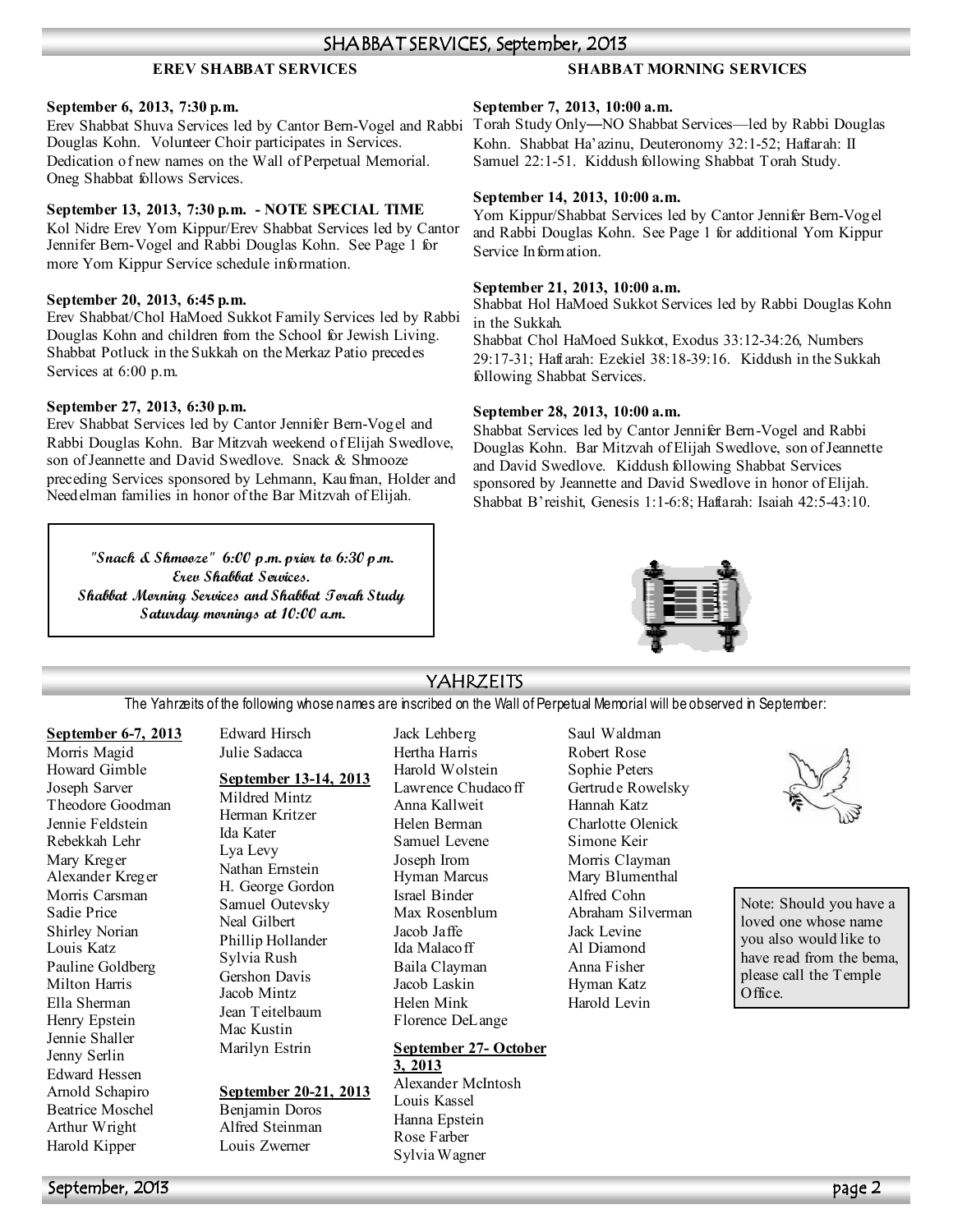### FROM OUR LEADERS



### Dear Friends,

*Rav Beroka of Bei Hozai was often in the market of Bei Lapat. There he would meet Elijah the prophet. Once he said to Elijah, "Is there anyone in this market who has earned Eternal Life? Elijah said to him, "%o." They were* 

*standing there when two men came along. Elijah said to him, "These two men have earned Eternal Life." Rav Beroka went to them and asked, "What do you do?" They replied, "We are jesters, and make the sad to laugh. When we see two people quarreling, we strain ourselves to make peace between them."* 

In this season of the High Holy Days, we are seeking to merit Eternal Life. We may endeavor to earn it through prayer, repentance or deeds of charity, the traditional means of such election. However, our story reminds us, that bringing cheer to others, or helping to make peace between two who are rancorous, also serves to earn such eternity.

May we try all the avenues this year. May we pray in earnest, offer sincere repentance and apologies, give generously, and very especially, bring smiles to the saddened, and peace to the troubled.

*L,Shanah Tovah um'tukah*, - for a sweet and healthy New Year!

*Rabbi Douglas Kohn* 



Dear Friends:

Thank you Temple Ambassadors and volunteers (Heidi Nimmo, Cherrie Lubey, Francesca Sweet, Phyllis Sweet, Joanne Singer, Rita Bramhall, Michelle Smith and Janice Guest) for helping the Temple Office at this very busy time of year. We

absolutely could not have gotten it all done without you!

My husband says that I sometimes repeat myself but this time I am doing it *deliberately* so if you read my column last month, this is old news. If you didn't read this last month or if you don't recall, please read on …..**This year**, instead of mailing you a badge for the High Holy Days, we ask that you pick up your name badge from a table in the Merkaz as you enter the building. Ushers will expect you to wear your badge upon entering the Sanctuary. This is for both security reasons and to help us greet each other and offer wishes of L'shana Tova. In fact, 25% of our membership is comprised of new families who have joined our Temple within the past four years so please introduce yourself and help them feel welcome. If you haven't already contacted the Temple Office to prepare a name badge for a guest, we'll write one out when they arrive to services. Children aren't required to wear badges.

Please welcome with open arms our new members and our prospective new members who are with us at these High Holy Days!

*Roberta Darrow, Roberta Darrow* Temple Administrator

At these High Holy Days, we conclude the Torah with solemnity and begin in joy once again; starting anew after reading some of the final passages of Deuteronomy, including chapter 30, verse 19: " I call heaven and earth to witness against you this day, and have set before you life and death, blessing and curse – therefore choose life...."



Despite the many challenges we each have to face, most of us have the freedom to choose how we confront them. Especially at this time of year, Jews have a chance to reflect on our actions and consciously try to do better. One of my favorite quotes which happens to be a Cherokee proverb is: "Don't let yesterday use up too much of today." We can mull over things, we can have regrets, we should feel sorry for hurts we may have caused or those that have been done to us, but then we need to start anew – it is time to choose life! The 12<sup>th</sup> century writings of Maimonides or RaMBaM could have been written by a theologian of the  $21<sup>st</sup>$  century:

*Do not imagine that character is determined at birth. We have been given free will. Any person can become as righteous as Moses or as wicked as Jereboam. We ourselves decide whether to make ourselves learned or ignorant, compassionate or cruel, generous or miserly. %o one forces us,no one decides for us, no one drags us along one path or the other; we ourselves, by our own volition, choose our own way. [excerpted from Machzor Sha'arei Tshuvah]* 

Shanah Tovah! Blessings from my family to you and yours for a happy, healthy and fulfilling new year –

*Cantor Jennifer Bern- Cantor Jennifer Bern-Vogel*

### *From our Temple President*

In baseball it's called the " dog days of summer." College and professional football fans begin licking their chops in anticipation of the start of a new season. Our kids begin to cringe at the thought of going back to school. As Jews, this time is personally meaningful. It is special, it is Holy. We look forward to a new



year and we look back on things we have done that require us to ask forgiveness from God.

Yes, the Jewish calendar tells us that the High Holy Days are here. In just a few days we will worship as a Congregation. I'm sure you have noted that we are back to our normal High Holy Day service schedule. With the additional space in our new Temple we can, once again, all worship together. I look forward to greeting each of you with a "Shanah Tovah" and a " Gut Yontif." Your Executive Committee and Board of Directors will be calling you on September 8th and 9th, during our annual Kol Nidre pledge drive, to ask you once again for your support. Your generosity last year was incredible. I hope we can count on you again. Your pledge last year, plus \$1, will guarantee another successful pledge drive.

I also want to thank all of you for your response to our dues letters. Your dues pay for the operation of our Temple. It pays for staff, for utilities, for the education of our children, and for the administrative and office material we use to communicate with you all year. Without our members participation in this process, the daily functions of the Temple would not happen.

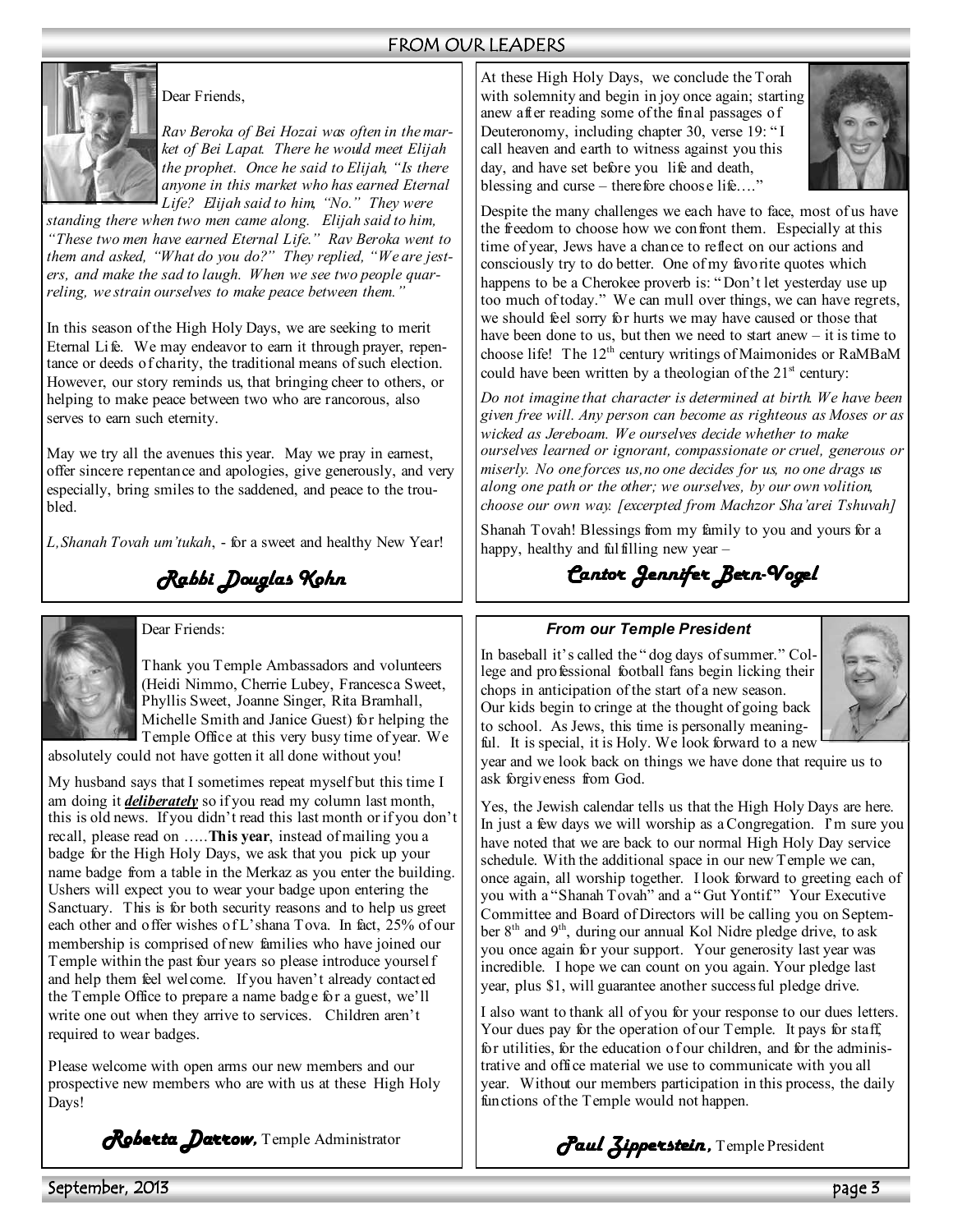### TEMPLE NEWS



*Slichot "A Time to Meditate and Reflect" "*

*Saturday, August 31* 

*Sponsored by Sisterhood of Congregation Emanu El* 

> *Please join us for an evening to prepare for the High Holy Days.*

*7:30 p.m. – Welc ome, Havdalah, and Film Presentation:* 

### "THE POWER of FORGIVENESS"

# Starring Elie Wiesel, Thich Nhat That Hanh

*9:30 p.m. – Dessert & Film Disc ussion* 

*10:00 p.m. – S'lic hot Service*

### *In Memoriam*

*The Congregation notes with sorrow the recent deaths of ….* 

Dixie Purdy Mother of **Denise Schnitzer**  Mother-in-law of **Mark Schnitzer** 

**Norman Davidson** Predeceased by his wife, Selma Father of Bruce, David, Sarice, and Beth

*Welcome! The Congregation welcomes the following new members to our Congregational Community* 

| ÷ |
|---|
|   |
|   |

**Jennifer Cristall Aidan, Samuel and Zachary** 

**Helene & Mark Jacobson** 

*May your affiliation with Congregation Emanu El be fulfilling and meaningful*

# *Yom Kippur Afternoon Mincha Speakers*

On Yom Kippur Afternoon it has been a wonderful tradition at Tem ple Em anu El to enjoy hearing congregants share their own words. This y ear's speakers will address " My Most Significant Jewish Moment." Over the years, we have heard m em orable presentations.

This y ear, we are h onored to hav e fiv e congregants continue this tradition, and we encourage ev ery one to be present on Yom Kippur Afternoon to hear their thoughtful words. Our speakers this y ear are: Melody Bell Jam ie Kogler Judith Sm ith Mark Levy

In advance, we appreciate their preparation and m eaningful thoughts.



Wall of Perpetual **Memorial** Dedication

September 6, 2013,  $7:30$  p.m.

Dr. Kenneth Austin **Ruth Becker** Alyce Sentob Friedenberg Coral Matthews Scherba Stephen A. Stone M. Storm Webb



Elýah Swedlove September 28, 2013

My name is Elijah Swedlove and I am the 12th Bar/Bat Mitzvah of my family here in the Inland

Empire. I am  $SO$  looking forward to my Bar Mitzvah that I can hardly wait! I am in the 8th grade at Cope Middle School, Redlands. I am also the middle child in my family; between my two sisters. I play water polo with the Renegades, ride a bicycle, skateboard and mostly, I like to annoy my sisters. My family has been in this Jewish community for four generations, dating back to when the synagogue was located on 8th and E Streets. I look forward to seeing everyone at my Bar Mitzvah on September 28th. Please

come share a smile with me.



### *Mazal Tov! The Congregation extends a Mazal Tov to …*

**Kimberly Ann Wolfe -Wright**  and **David Morgan**  on their marriage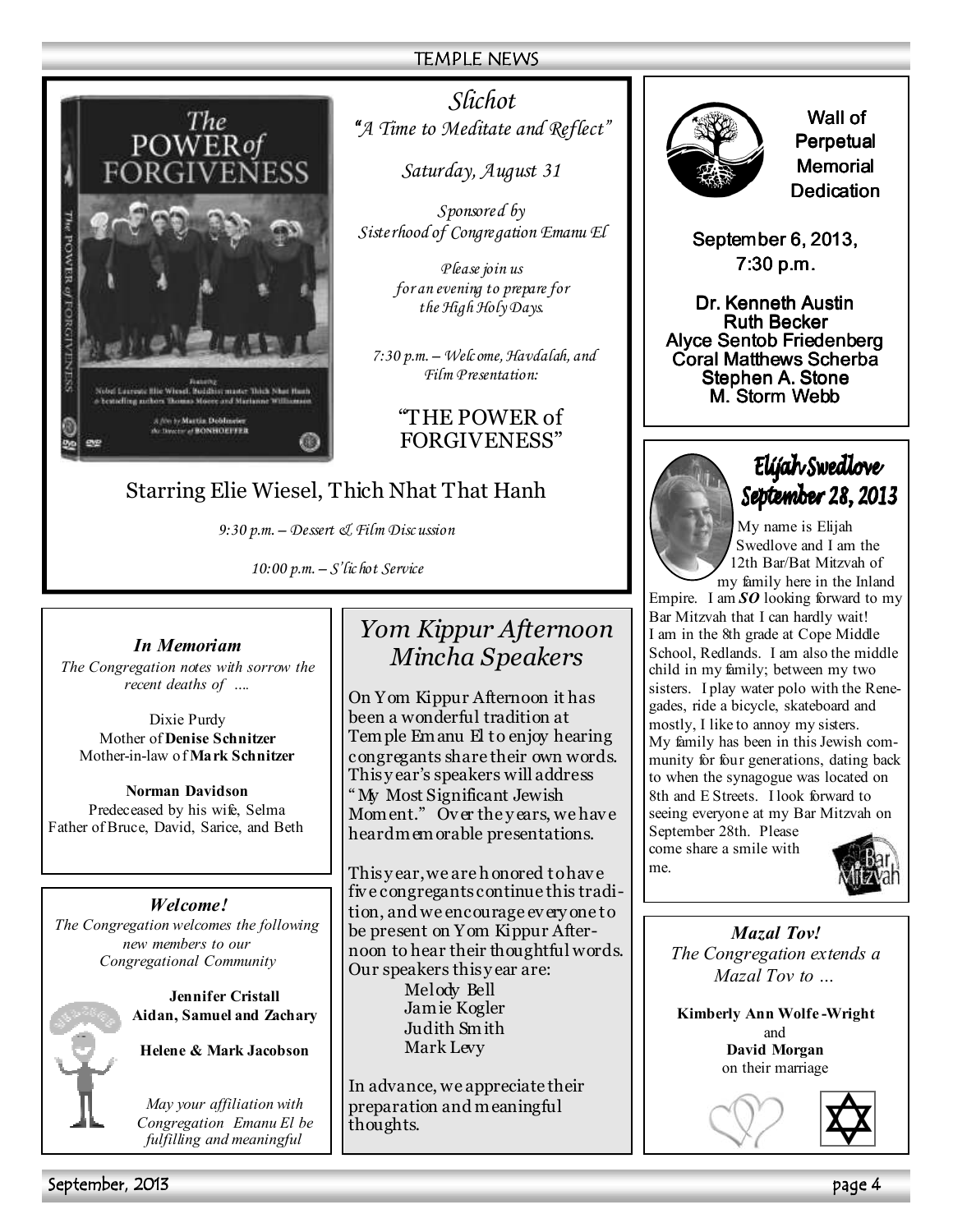**School News**



As you and your children were busy preparing for the beginning of the new school year, I, too, was

doing the same. I spent the majority of the summer reviewing the materials and resources available in our school and reorganizing them for our teachers to use for their classes this year as well as ordering new textbooks and workbooks to add to the school's inventory. Also, with Rabbi Kohn's help, I put together a curriculum for the year that I believe will be rewarding and enriching for our students. I also prepared for our opening school faculty meeting which was held on August 21 just before school started to give our teaching staff an opportunity to review their schedules and discuss classroom, teacher, and student expectations.

If you haven't already done so, please send in your SJL registration packets as soon as possible. Our first day of classes began on Sunday, August 25. School hours are from 9:30-11:30 am on Sundays and 4:00 to 6:00 pm on Wednesdays, excluding holidays.

Keep in mind that due to Labor Day and the High Holy Days, we will NOT have school on the following dates:

Sunday, Sept. 1 Wednesday, Sept. 4 Wednesday, Sept. 25

I am very excited about the start of the new school year and also look forward to seeing you all during the High Holy Days. Until then, L'shana tova!

*Scholars enhance peace in the world. - Talmud, Berakhot* 

*Greg Minton Greg Minton* 

SJL Administrator (909) 307-0400 ext. 105

MAAAAAAAAAA

TEMPLE NEWS

*Two Great Jewish Novels : Jewish Novels : And Fascinating And Fascinating Discussion!! Discussion!!*  Led by Rabbi Douglas Kohn *Unusual*

October 1, 2013, 7:00 p.m. A Blessing on the Moon, by Joseph Skibell

Written from the brilliant and unusual perspective of one who was just shot during the Holocaust, instead of resting in peace in the World to Come, Chaim Skibelski wanders the earth in a world of both familiarity



and absurdity, encounters family and friends, goes to a hotel catering to murdered Jews, converses with a German soldier, and ponders why the moon no longer rises. Brilliant, witty and unforgettable!

# October 8, 2013, 7:00 p.m. Snow in August,

by Pete Hamill

In the year 1947, Michael Devlin, eleven years old and 100 per-

cent American-Irish, is about to forge an extraordinary bond with a refugee of war from Prague, Rabbi Judah Hirsch. Standing united against a common enemy, they will summon from ancient



sources a power in desperately short supply in modern Brooklyn-a force that's forgotten by most of the world but is known to believers as magic. They will summon from its centuries of rest the Golem, to once again fight evil and protect the vulnerable—in post-war Brooklyn!

## **Adult B'nai Mitzvah Returns!**

- Are you an adult in**terested in becoming a Bar or Bat Mitzvah?**
- **Maybe you were not Bar or Bat Mitzvah**



**when you were young?**  Perhaps you were not Jewish at **that time?** 

**Then, consider joining our class and becoming an Adult Bar/Bat Mitzvah this fall!** 

**Classes will meet Wednesday evenings, 6:15-7:15, starting October 2** 

> **For more information, contact Rabbi Kohn.**

# **Fronds for Temple Sukkah**

**Needed** 

If you have fronds to help us complete our sukkah, kindly call the Temple Office by September 13. Thank you!



## **Discussion Group Schedules**

**Rabbi's Lunch Discussion Group**  Marla' s Restaurant, Beaumont September 10, noon - Tuesday



**Banning Sun Lakes Discussion Group**  September 17, 7:30 p.m.

Temple Board of Directors Meeting

**September 19, 2013 7:00 p.m.** 



All Temple members are invited to attend and participate in the discussions regarding managing our Temple.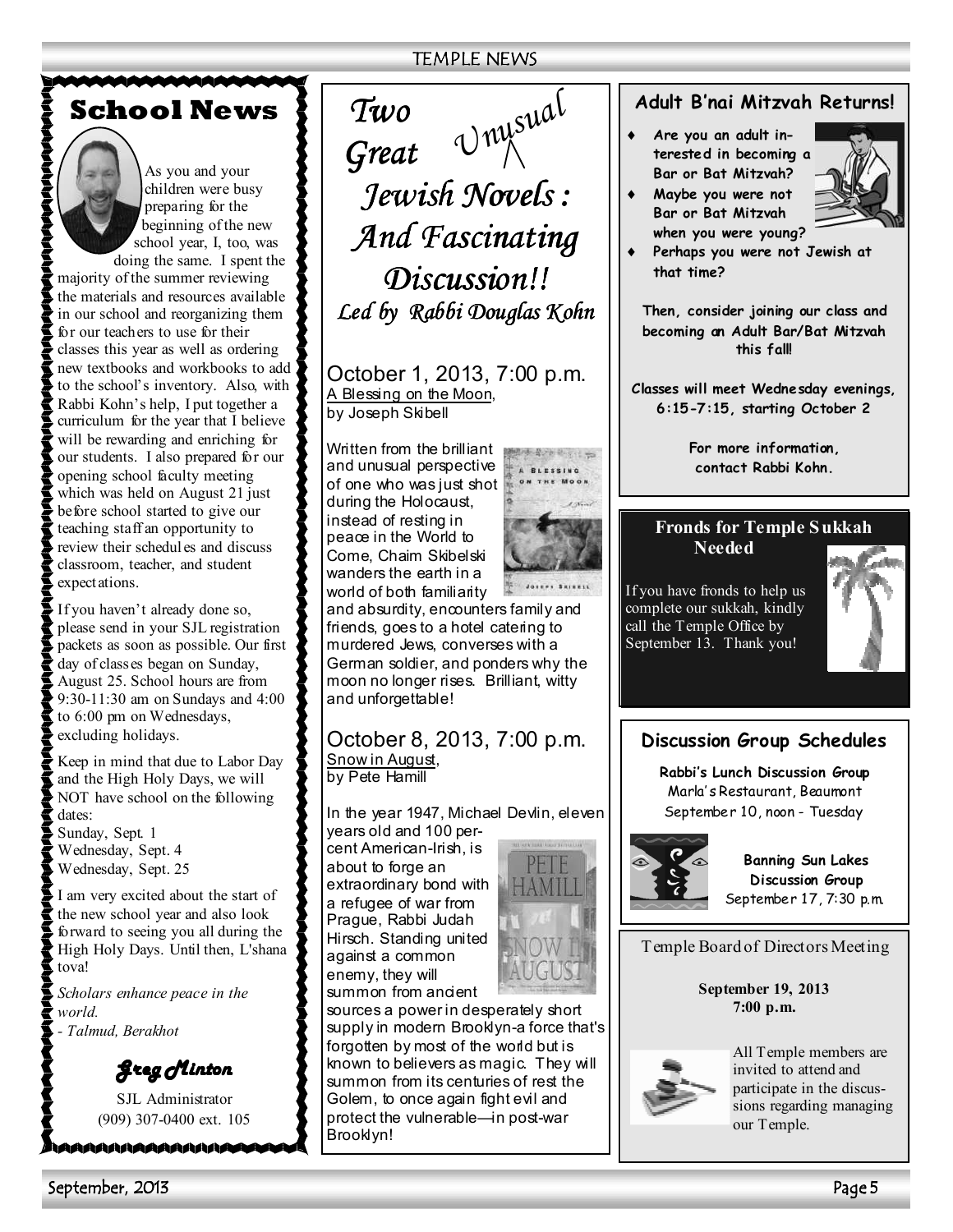### SISTERHOOD and more ...

# *The Wonderful World of Sisterhood!*

Shalom and Shana Tovah. Sisterhood has been extremely busy getting ready for the New Year. Over the



WOMEN OF<br>REFORM JUDAISM

**YEARS STRONG** Inspired by the past.<br>Committed to the future



summer our gift shop committee went to the Gift Show in Los Angeles and purchased beautiful Judaica to sell in our gift shop. Be sure to check out all the new items which will enrich your home and religious observances.

We kicked off the new SJL year with a very success ful Bagel Schmooze. It was so exciting to see so many families and congregants visiting and enjoying the delicious food. Thank you Sisterhood members for providing us with such a lovely spread! Also Sisterhood has been busy with the High Holy Days. We provided the desserts for S'lichot, as well as the apples and honey and homemade Challot and honey cakes. On Yom Kippur we will also provide the traditional " break the fast" following the final shofar blast. Looking forward, we will take care of our congregants by providing the sweets for Sukkot and the candy plus candy apples for Simchat Torah.

On October 20 we have our first brunch of the new year. Not only will we have delicious food, but we will also have a wonderful speaker on genealogy, so remember to get your reservations in early. Finally, mark your calendars for November 9<sup>th</sup> for a comedy show starring *Emmy award winning comedy writer Monica Piper*. It is going to be a lot of fun and something we have never done before at CEE.

You may remember that, back in June, I set a goal for our Sisterhood membership to reach 100 members this year. I am thrilled to say that we are very close to that goal! We only need a few more so please help me reach this goal of 100 members to commemorate Women of Reform Judaism's 100 years by joining Sisterhood. We have had a wonderful start to this New Year and Sisterhood thanks you for your support. I know all of our Sisterhood members are excited to serve this congregation in the coming year. May this year be filled with love and kindness.

*Stacy Knox,* Sisterhood President



Believe Walk!! To End Cancer October 6, 8:30 a.m.

October 6, Join thousands of others concerned about fighting cancer, and scores from Congregation Emanu El, to walk against Cancer. Join our Temple Team, called Team Sh'vitzen led by Cherrie Lubey, and let's begin the New Year by helping to make a difference. Contact Cherrie, or the Temple Office, for information on joining our team! Now is the time!

# EVERYONE is Invited to Attend Family Shabbat Services!!



◊ A school-wide *and* community-wide Shabbat potluck precedes Services at 6:00.

Fun, musical, engaging services will start at 6:45, and conclude with a festive dessert/Oneg Shabbat at 7:30.

Erev Shabbat, Friday, September 20

6:00 Shabbat Potluck Dinner 6:45 Shabbat Service



September, 2013 page 6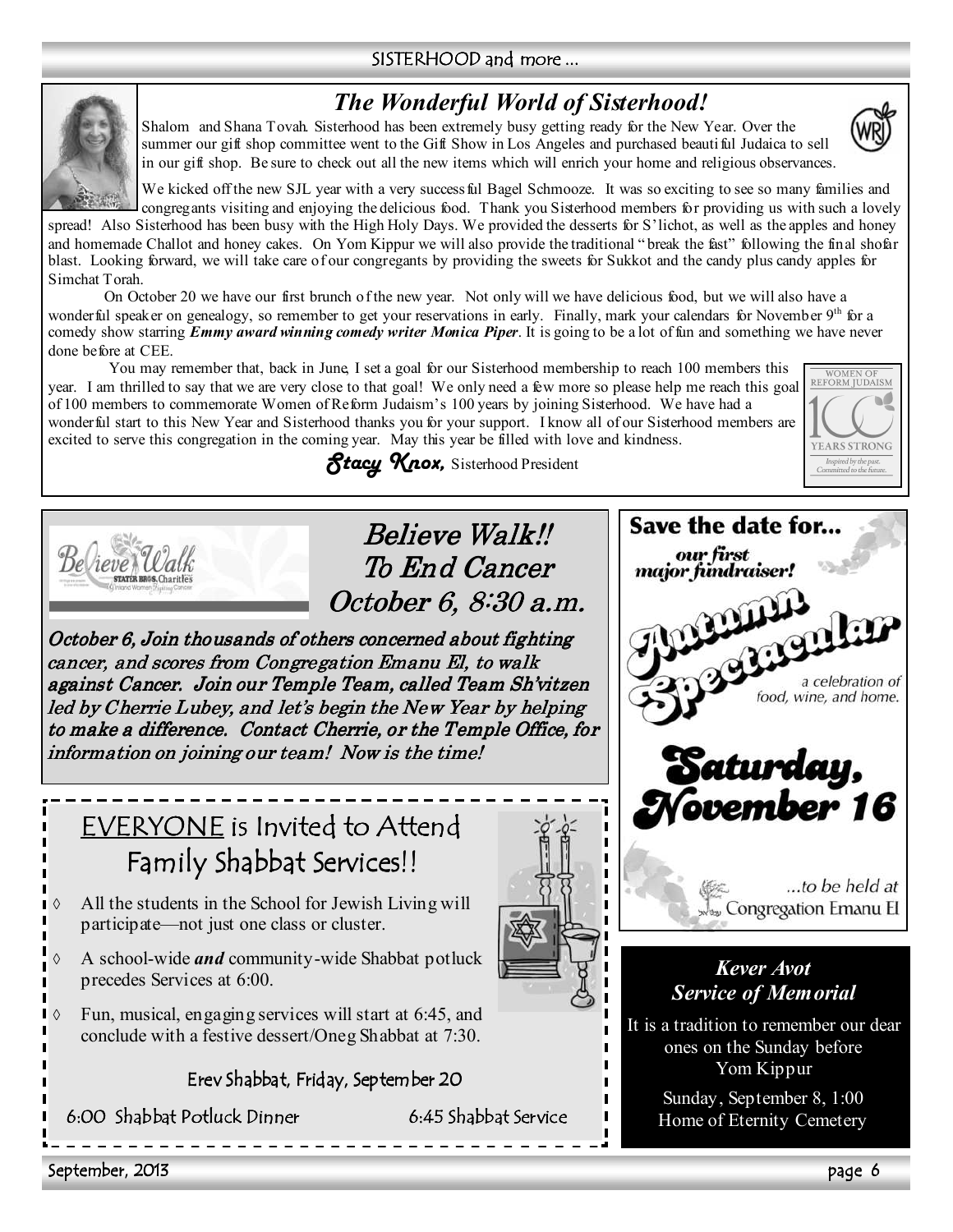# **Donations**

### **HOME OF ETERNITY CEMETERY FUND**

*In observance of the Yahrzeits of…*  **Sonia Goodman** by Norman Davidson (z"l) **Selma Davidson** by Norman Davidson (z"l) **Gertrude Loria** by Judy and Morry Miller *In honor of…* 

**Birthday of Bill Rubenfeld** by Helene and Mark Jacobson

**30th Wedding Anniversary of Mr. and Mrs. Syd Moroff** by Helene and Mark Jacobson

### **TEMPLE FUND**

*In observance of the Yahrzeits of…*  **Warren Stept** by Marvin Kord and Family **Tillie Becker** by Vickie and Steven Becker **Isadore Steinberg** by Janice and Alvin Ellman

**Eve Klingman** by Annette and Lawrence Novack

**Tanya Wixen** by Francine Wixen **Jack Wixen** by Francine Wixen **Balfour Wixen** by Francine Wixen **Morton Stahlberg** by Rhoda Stahlberg **Eva and Phillip Gutin** by Samuel Jarson **Shifra Blumen** by Alexandra and Ruben Blumen

**J. Leonard Weitzman** by Esther Weitzman **Beatrice Kay** by Myral Bellman **Hyman Fox** by Raymond Fox

**Jerry Kravitz** by Cindy Brasington

**Anna Gluskoter** by Esther T. Weiss, Ellen Weiss

**Martin Feldman** by Diane and Dr. Donald Feldman

**Sylvia Becker** by Vickie and Steven Becker **Cpt. Travis Patriquin** by Vickie and Steven Becker

**Harold Amerman** by Luan Knotts **Ida Silk** by Bertha R. Fox

**Arnold Schapiro** by Irene Schapiro **Alex Weiss** by Ellen Weiss

**Jacob Abrams** by Bettie and Richard Abrams

**Rose Lampel** by Anita and Stanley Mishook

**Mary Rushall** by Eileen Kaufman **Irving Moss** by Annette and Lawrence Novack

**Sherwin Tilton** by Irmy Tilton

**Sadie Schlein** by Irmy Tilton

**Charles Silverberg** by Marsha and George Hanover *In memory of…* 

**Marcus Kaufman and Joel Kaufman** by Eileen Kaufman and King Burstein **Kenneth Austin** by Vickie and Steven Becker

**Shirley Semenick** by Sheri Maltzman **Jean Ann Osler** by Judy and Marty Handleman **Adam Smith** by Ann and Asher Sheppard, Ellen Weiss **2ancy Kushner** by Lester Kushner, Vickie and Steven Becker, Ellen Weiss

**Leni McCraw** by Vickie and Steven Becker, Ellen Weiss

*For the recovery of…*  **Karen Barnett** by Sheri Maltzman

*In honor of…* 

**Marriage of Micah and Wendy Soltz** by Francine Wixen

**Marriage of Brian and Jessica Lerner** by Francine Wixen

### **SISTERHOOD PULPIT FLOWER FUND**

*In observance of the Yahrzeits of…* **Leone Harris** by Leslie and Dr. William Soltz **Frank Soltz** by Leslie and Dr. William Soltz **Sheila Comer** by Phyllis and Elliott Satz **Isadore Shaller** by Rita Serlin **Isaac Fremland** by Rita Serlin

**Esther Kushner** by Lester Kushner **James B. Guest** by Janice Guest and

Jeffrey B. Guest

**Estelle Gold** by Roberta and Dr. Philip Gold

**Hyman Fox** by Raymond Fox

**Martin Feldman** by Diane and Dr. Donald Feldman

**Jennie Shaller** by Rita Serlin

**Joseph Satz** by Phyllis and Elliott Satz **Al Joseph** by Cherrie and Ronald Lubey **Al Lubey** by Cherrie and Ronald Lubey **Henrietta Lubey** by Cherrie and Ronald Lubey

### **RABBI'S DISCRETIONARY FUND**

*In appreciation of …*  **Their Wedding Ceremony** by Kimberly Wolfe-Morgan and David Morgan **A Memorable Ark Dedication Ceremony** by Margie Orland **Leo Cutler's Unveiling Services** by Gloria Cutler

### **BERNICE BERNENBAUM KITCHEN FUND**

*In memory of …*  **Shirley Semenick** by Ethel McAfee *In honor of…*  **The Birthday of Pat Washington Daniels** by Cherrie and Ronald Lubey, Carole and Philip Wizer, Sheri Maltzman

### **MORTON ARONOFF ENDOWMENT FUND**

*In memory of…*  **Shirley Semenick** by Cherrie and Ronald Lubey **Nancy Kushner** by Cherrie and Ronald Lubey *For the recovery of…*  **Margie Orland** by Cherrie and Ronald Lubey **Phyllis Sweet** by Cherrie and Ronald **Lubey** Nancy Sidhu by Cherrie and Ronald Lubey **Elise Kohn** by Cherrie and Ronald Lubey

**LIONEL HELLER MUSIC FUND** 

*In memory of….*  **Leo Cutler** by Kathy and Dr. Alan Freeman

### **Donations to the Congregation are Welcome Any Time**

Honoring or remembering someone at the time of a life cycle event or Simcha is a long standing Jewish tradition.

The temple office staff promptly sends an acknowledgement card to the recipient of your donation.

To make a donation, download the Donation Form found on the temple website and send it with your check to the temple office. If you don't have a form, send us a note which includes your name and the person or persons whom you are remembering or honoring as well as the fund you wish to have credited with your donation. You can also make donations by emailing or telephoning the temple office, or by filling out a form in person at the temple office. We'll be happy to assist you!

# Now Accepting<br>Donations

**Cantor Jennifer Bern-Vogel Discretionary Fund: Make checks payable to Congregation Emanu El.** 

**Bernice Berenbaum Kitchen Fund: Make checks payable to Sisterhood of Congregation Emanu El. Funds will be used to purchase items for the kitchen in the new "Big Ford" building.**